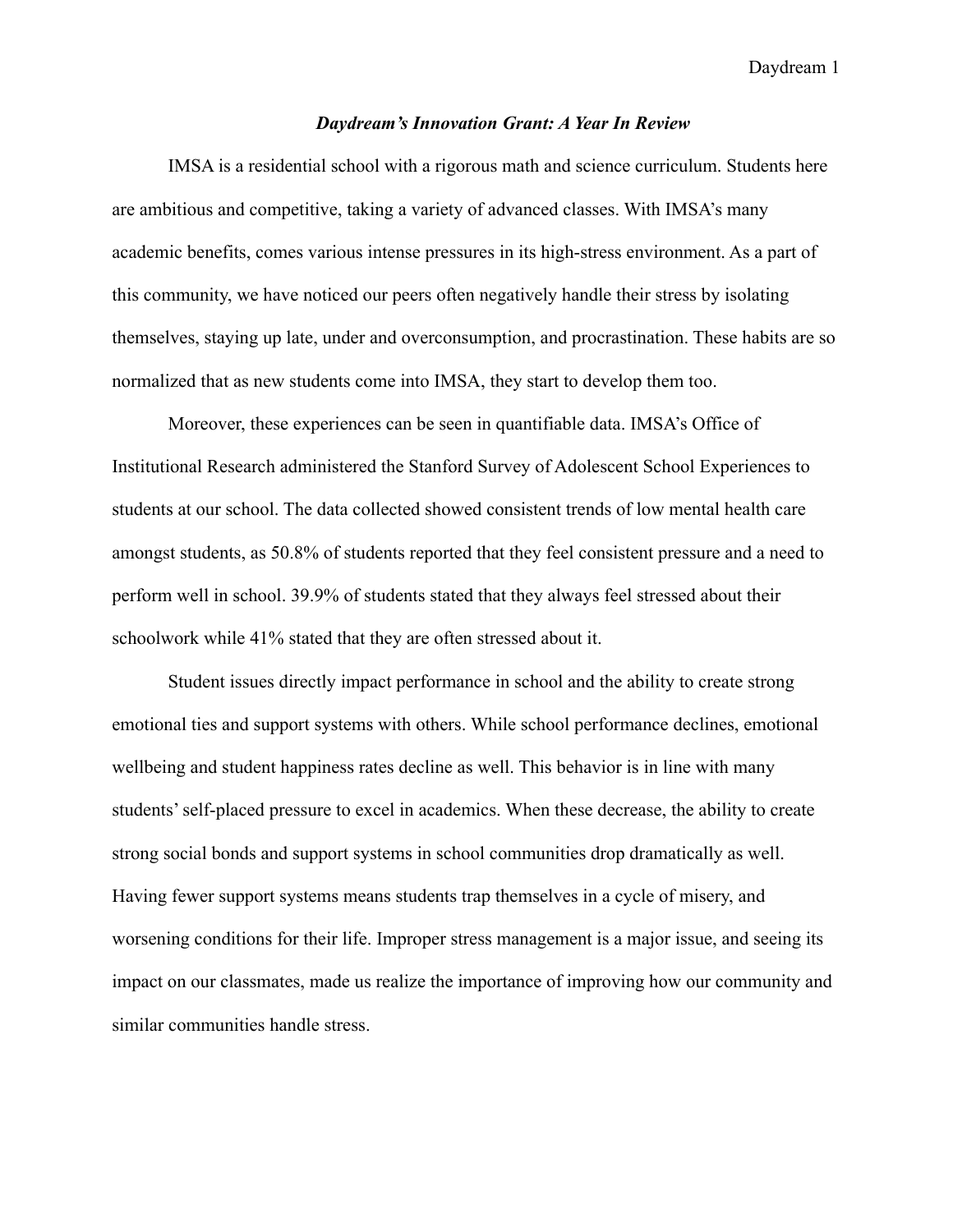Our solution to this is Daydream, a mental health app targeted at high-stress, teenage students who want to improve their mental health habits. We intend to approach the mental health problems within various academic communities by creating features of Daydream that address these concerns, starting with our school. After Daydream is established at IMSA we will expand our target market to other schools. The app's focus is to create a low-stress environment where students have a safe, anonymous space to rant about their personal burdens, while learning better stress management techniques.

The features of Daydream will accomplish this through a variety of methods that improve mental health in different ways. Through them we aim to reduce pre-established negative coping mechanisms by teaching healthy short and long-term strategies. This will combat the growing numbers of student-targeted mental health problems and prepare them for real-life scenarios. Notable features include games & goals, chat communities, resource connections, and events. The Games & Goals feature targets specific goals based on what the user chooses to focus on when signing up for their account. These games help students manage their stress and better prioritize their health in a fun and interactive fashion. Next, the chat communities are anonymous discussion boards centered around various topics, from sports to open ranting. This is highly beneficial because it provides users both a platform for expressing themselves and a community based on shared interests, backgrounds, and needs. Additionally, its anonymity helps to alleviate concerns of being judged or singled out. Moving on, the resource and connections feature increase access to counselors and professionals, by being a cover page that links to the virtual sign-up page for the school counselors of each Daydream-sanctioned school. This feature would be changed to support each school's counseling team. Some students might feel intimidated talking to other users on the chat community, while others might feel intimidated talking to a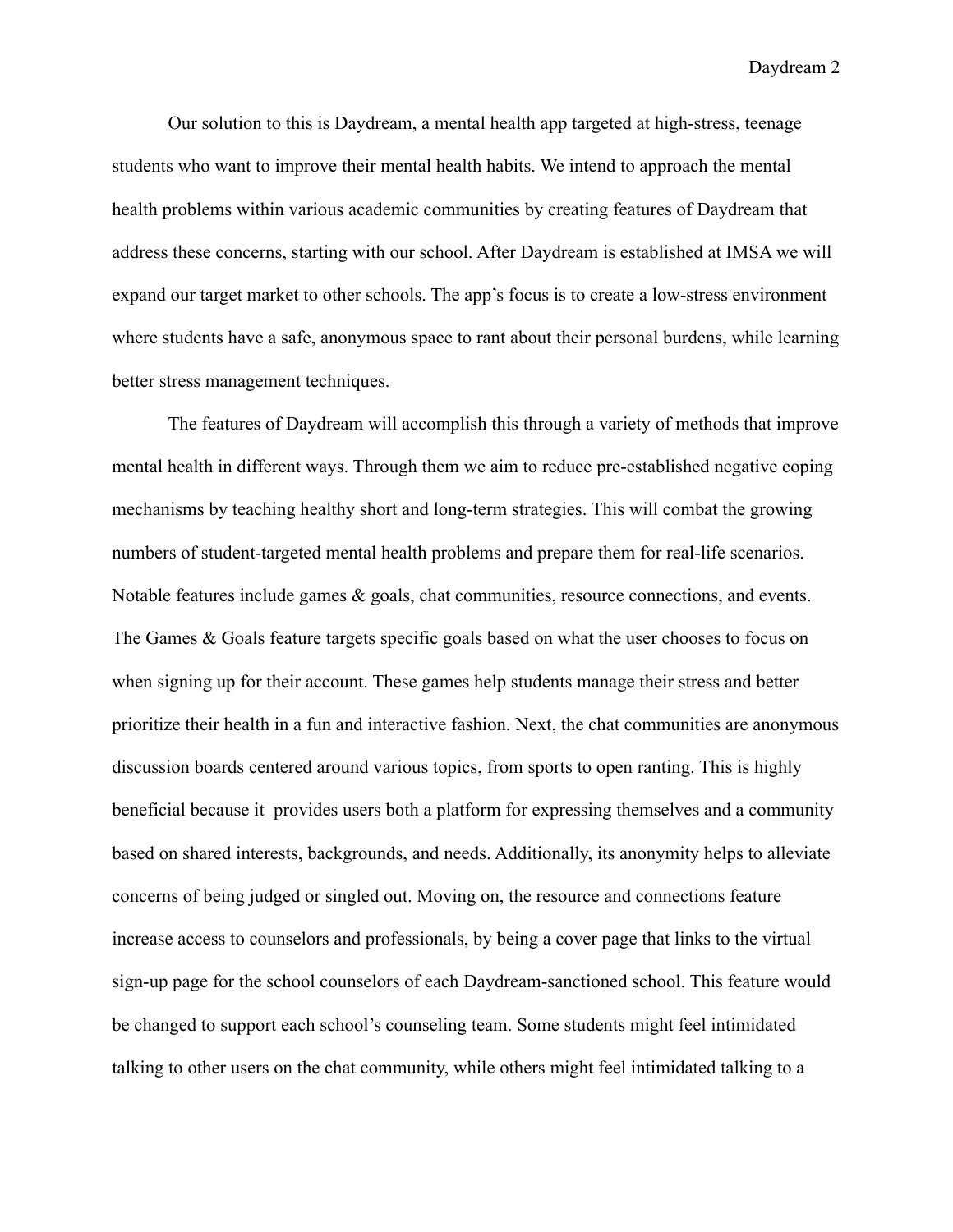counselor, so having both the chat communities and the resource connection problem shoot this concern. Finally, the events feature notifies users of upcoming daydream events such as workshops and collaborations with other groups.

We are confident in the value of Daydreams features, as they are directly based off feedback we received from a survey we sent out to IMSA students. This survey listed all of Daydream's main features at the time, asking students which they found to be the most essential.100% of survey participants indicated that the chat community feature was most important to them, in order to communicate their burdens to others and have a strong sense of community on the app. 63% of students indicated the need for personalized help, and 45.5% indicated the need for one-on-ones with counselors and mentors. In a short response, one student stated, "...I love the concept of the app, and I think you have already addressed a lot of the concerns attached to a mental health app, such as bullying and privacy. I would love to be involved in any way." Since this feedback came directly from our target audience, incorporating it into our app helps us ensure Daydream will be useful and have high engagement.

Another way we plan to increase engagement is through reward systems and our company branding. Students would receive prizes on school sites (trinkets, fidget toys, sensory items, stress balls) for going on Daydream and interacting a specified amount of times. This would motivate students to continue using Daydream in hopes of receiving these awards. Additionally, since these awards would contain the Daydream logo, they would increase brand identity. Users would associate these rewards with Daydream and develop positive connotations towards the app. Daydream would also have merchandise which would aid both its branding and revenue.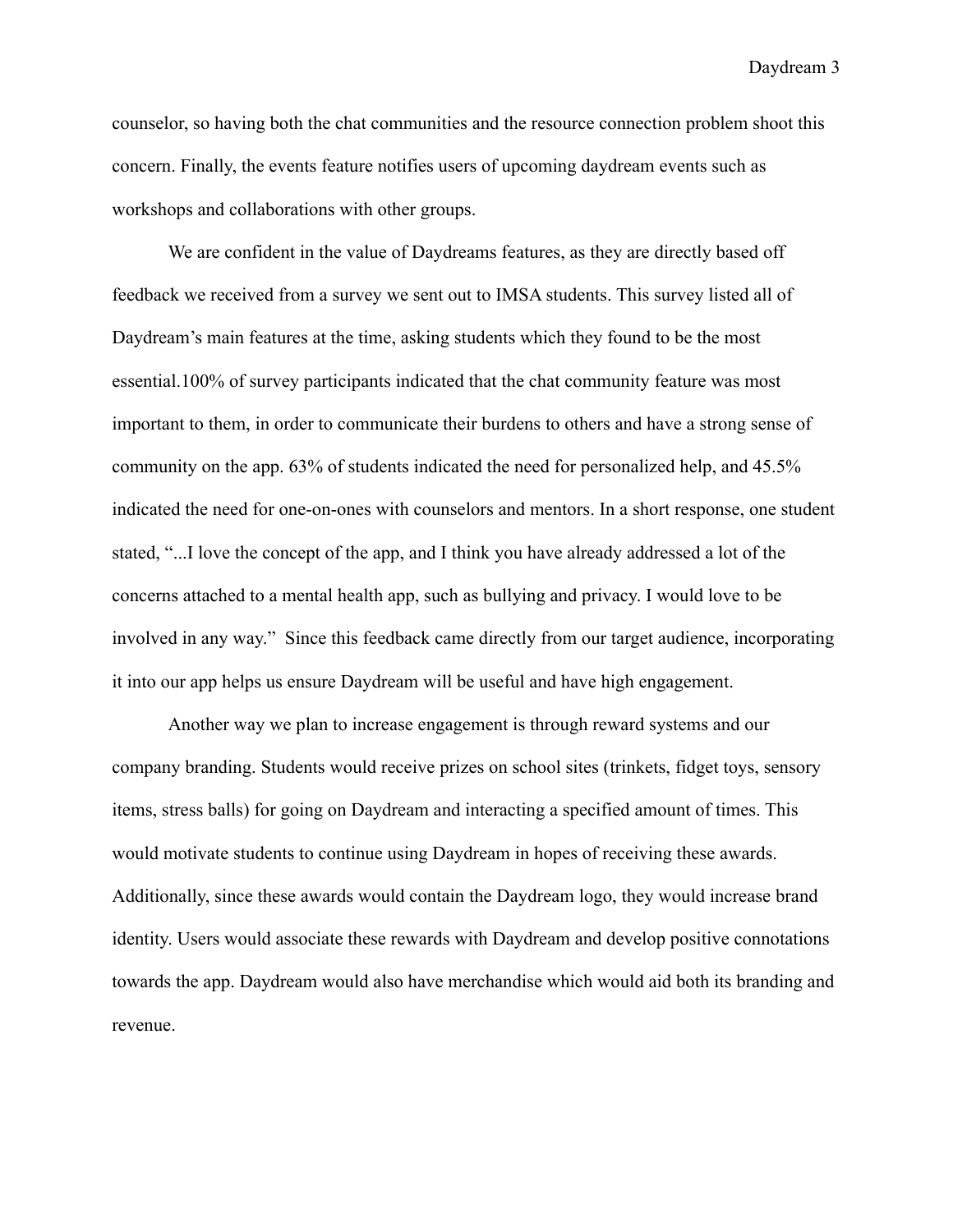The positive connotations towards Daydream would help combat the stigmatization of mental health, making it less intimidating for students to receive help with mental health issues. Furthermore, because Daydream is easily accessible, anonymous, and engaging, it will normalize improving mental health. School should be a place where students thrive, but instead is a stressful, [anxiety inducing] environment. By promoting better stress management through Daydream, we can change this, allowing students like us to be healthier and happier.

Now that Daydream has made significant progress in both our app and merchandise, we are preparing to launch this upcoming school year. We intend to announce this with a Daydream launch party consisting of different stations including games, activities to improve mental health, anonymous confessions, prizes, food, and a Daydream racer tournament. To further promote our product we also will have a Daydream carnival later on. This will have carnival rides, and lots of other fun activities. We will advertise these on social media, and we will also use social media to market our product in general.

Daydream will use platforms such as Instagram, TikTok, and Webtoons to reach our primary market of students, and Facebook to reach our secondary market of parents. We will have a huge social media marketing presence on apps most used by our target market, including tiktok, youtube, and Instagram. On these platforms, we would post a mix of informative mental health graphics, interactive posts, and promotional comics. The individuals that choose to use our product will be people interested in improving their mental health, therefore posts related to mental health will draw them towards our app.

This past year, we've also worked closely with IMSA student web designers to bring the Daydream web application to life. The app is available for installation and complete with spaces for signing up, chatting with other members, and a variety of pages. Currently, we're working on